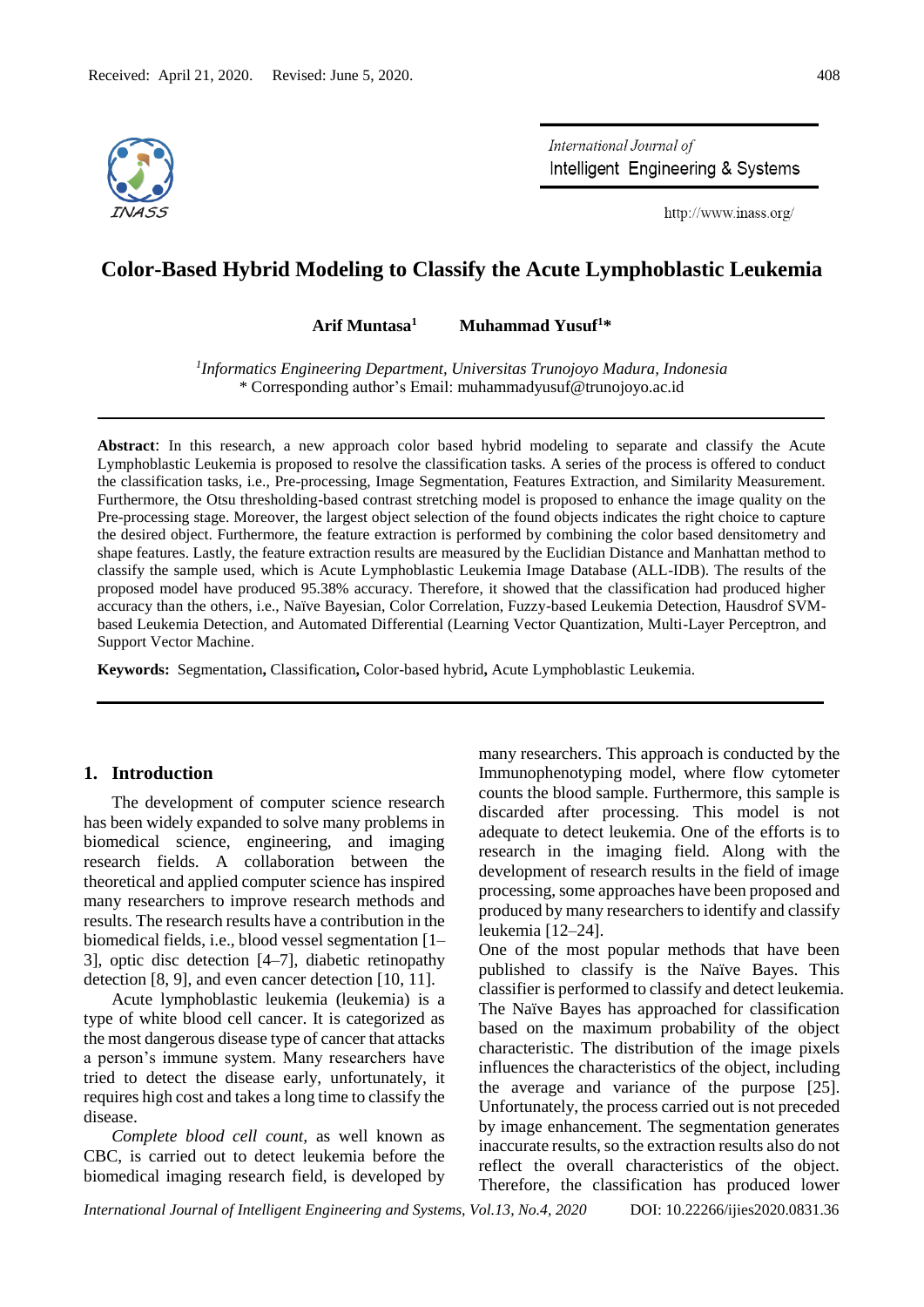accuracy. Some similar researches have also been conducted by several researchers, where the segmentation and feature extraction were performed without pre-processing [26–28]. However, preprocessing contributes to increasing accuracy results.

Other approaches to classify leukemia has been produced by several researchers, i.e., Watershed technique [29], Fuzzy-based Leukemia Detection Clustering [30], and Color Correlation [13].

The research results of Fuzzy-based Leukemia Detection produces 93% accuracy, even though the classifier is a support vector machine method [30]. This method carried out the transformation from image color into  $L^*a^*b^*$  as image enhancement. This transformation will cause some loss of image information so that the segmentation results become invalid. The results will produce feature extraction that is not representing the real object. This weakness can be improved by our proposed method, where preprocessing is carried out by a series of processing, i.e., channel separation, green channel adjustment, rearrange image channel, and image mapping to the HSV model. This is a new aim approach to obtain the best image results before the segmentation process.

A disadvantage of the Fuzzy-based Leukemia Detection is the object class determination based on the distance of the object, while the image pixel distribution is not considered for mapping the object class. This rule will generate an inaccurate object. To overcome the weakness, we proposed the binary segmentation by viewing of the image pixels, where the threshold value can be adaptively determined by the Otsu method. There are three stages of the segmentation, i.e., binary image transformation, the biggest object area selection, and re-arrangement of the source and the negative of the binary image result transformation.

The segmentation results will be further processed to gain the feature of the object. To acquire the principal features of the object, we proposed a hybrid model, i.e., the shape and color based densitometry. The shape represents an object's appearance, i.e., the object area, perimeter, and circularity features. Color-based densitometry describes energy, entropy, correlation, and variance. The images used to evaluate the algorithm are a color model, but several researchers have transformed the original image into grayscale before feature extraction [31–33].

Furthermore, [34] employed the Salp Swarm integrated Dolphin Echolocation-based Support Vector Neural Network (SSDE-SVNN) classifier. This research utilized ALL-IDB1 contains 108 images with the existence of 39000 blood details. Additionally, the expert oncologists have labeled the lymphocytes. The results achieve 0.97 of accuracy, 0.97 of specificity, and 1 of sensitivity, respectively. Also, the Mean Square Error (MSE) is 0.1272. The proposed method has better results than GFNB, ELM, KNN, SVM, and Naive Bayes. Besides, the processing time of the proposed method is minimum than the previous classifier.

Moreover, [35] utilized the Correlation-based Feature Selection technique and used the ALL-IDB2 database. Furthermore, 130 blast lymphocyte images and 130 normal lymphocyte single-cell images are included in the database. Additionally, each image extracted 21 shape features. The research result achieved an accuracy of 92*.*30% with a set of sixteen features. This result is based on 260 blood microscopic images of lymphocyte. Also, faster detection can be obtained by reducing the number of features makes.

Additionally, [36] utilized a deep convolutional neural network. This research employed the ALL-IDB 2 data set contained 260 images having a single cell. These images consist of 130 images from patients infected by leukemia and 130 normal images. Moreover, these images had a resolution of 257 \_ 257 with 24-bit color depth. The results show an average sensitivity of 100%, the specificity of 98.11%, and accuracy of 99.50% for ALL detection. For ALL subtype classification, the experiments performed an average sensitivity of 96.74%, the specificity of 99.03%, and accuracy of 96.06%. Therefore, the proposed method has better results than previous standard methods as there were not image segmentation. Also, [37] applied a Deep Convolutional Network and used the ALL-IDB dataset. 105 are labeled properly out of accessible 108 patches. The proposed method obtained objectively well on patches with a single isolated White Blood Cells (WBC). However, it fails for patches with two or more WBC cells sticking together.

Furthermore, [38] conducted image acquisition, image preprocessing, image segmentation, and feature extraction. This research utilized microscopic blood cell images. Furthermore, the mean and standard deviation of blast cells are smaller than normal blood cells as non-uniform shapes and structure of blast cells. Besides, the elimination of unwanted details of RBCs and blood platelets have been conducted using histogram equalization and contrast enhancement. Additionally, the nucleus of the WBCs cell is highlighted using the Otsus thresholding method. This threshold image of WBCs cell is employed for edge detection. The statistical feature of blast cells helps to differentiate between a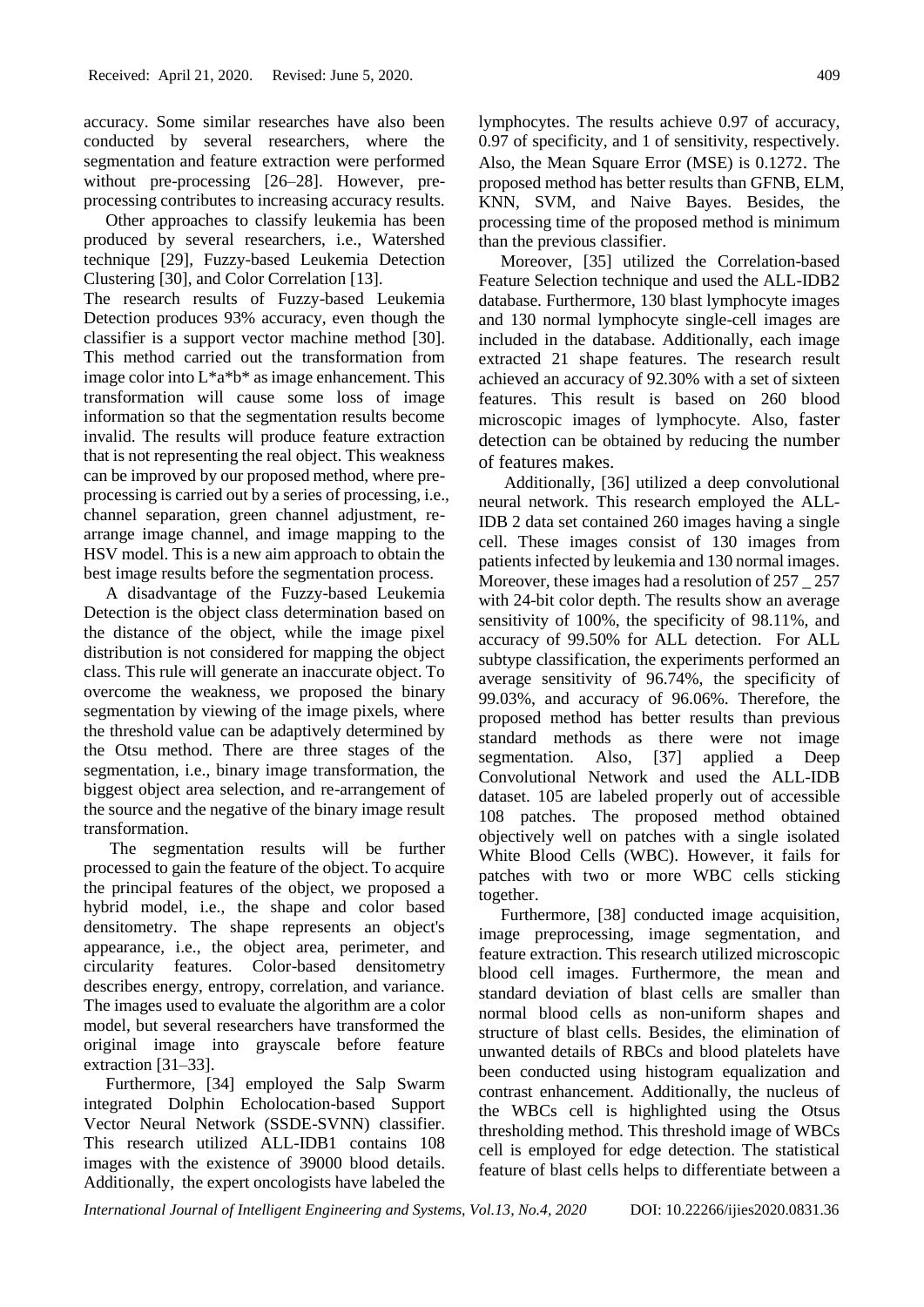normal cell and blast cell. Moreover, calculation of area and perimeter of blood cell images for the next feature can be conducted using the edge detected images.

Also, [39] applied A fuzzy-based classifier and used a set of 32 blood smears. The research results obtained 93.75% of accuracy. Additionally, the experiment results pointed out that the proposed method is reliable, smaller errors, higher accuracy, less time-consuming, lower cost, as well as efficient. Moreover, [40] employed image processing for examining morphological, textural, and color features from the blood microscopic images. The data set was ALL-IDB. This system has been tested using 108 images of the ALL-IDB1 dataset and detected white blood cells and classified them with the trained Ensemble Classifier. It is based on the 70 features (50s are major) of 260 white blood cells (ALL-IDB2. The system has performed a better accuracy of 93.6% and a sensitivity of 96%.

Besides, [41] utilized a Gray level co-occurrence matrix and random forest-based for ALL detection. The research obtained accuracy results at 96.29% of segmentation, 99.004% of classification and 96 % for cytoplasm and nucleus in each specific part, [42] applied morphology and CD marker for the research. It performed 99.67% accuracy which has better results than other existing methods, [43] employed color and size based objects and machine learningbased for classification method. This method obtained 91.6% precision for the 40× objective and 79.7% for the  $20 \times$  objective, [44] applied a local pixel information method, and used the ALL-IDB image database. The dataset contained 108 microscopy blood images: 49 abnormal (blast cells) and 59 normal WBCs. The developed segmentation technique identified 630 cells out of 649 cells with an accuracy of 97.07%. Hence, the proposed method has better accuracy than others, also [45] utilized Two Bare-bones Particle Swarm Optimization (BBPSO) algorithms and employed ALL-IDB2 database. The proposed algorithms obtained superior geometric mean performances of 94.94% and 96.25%, respectively, and better results than other metaheuristic search and related methods especially for ALL classification.

It proves that any information has been ignored by two other components as supporting the feature generator. We extract densitometry for all of the channels to overcome the loss information, i.e., red, green, and blue channels, so the features captured can be represented the real object before the classification process. The purpose of this paper is to segment the white blood cell image and classify it as to whether someone is infected with Acute Lymphoblastic Leukemia.

The classification result depends on some factors, i.e., pre-processing, segmentation, and feature extraction. Most of the researchers have ignored important factors, as mentioned before [15, 19, 25], even though an intelligence-based measurement has applied; however, the obtained accuracy cannot achieve maximum.

In this research, the color-based hybrid is employed to achieve the dominant object features, i.e., shape and color based densitometry. The shape features include area, perimeter, and circularity features. Furthermore, the color based densitometry has three elements, for each item has four features, i.e., Energy, Entropy, Correlation, and Variance. Moreover, the feature extraction delivers fifteen elements, i.e., three features are created by the shape model, while the remaining is produced by red, green, and blue color-based densitometry. The shape features are the Area (A), Perimeter (P), and Circularity (C). The red color formed the Energy (E), Entropy (En), Correlation (Co), and Variance (Var). The green color also generates four features, i.e., the Energy (E), Entropy (En), Correlation (Co), and Variance (Var). The blue color also shapes four features as formed by red or green color. The details will be explained in the proposed method section.

Additionally, the research results have been compared to other algorithms, as shown in Table 2. The comparison points out that the proposed model produced higher accuracy than the others, i.e., Naïve Bayesian Classifier [25], Color Correlation [19], Fuzzy-based Leukemia Detection [30], Hausdrof SVM-based Leukemia Detection [46], and Automated Differential [15]. An Automated Differential employed three intelligence measurements, i.e., Learning Vector Quantization (LVQ), Multi-Layer Perceptron (MLP), and Support Vector Machine (SVM). As a result, the proposed method is outperformed than those methods.

The structure of the paper is written as follows: Firstly, the introduction covers the background, aim of the research, literature review, and brief of the proposed method. Secondly, the related work section will capture the methods used to resolve the proposed approach. Thirdly, the proposed model section describes a novelty of the approach to enhance, segment, extract, and classify the object. Fourthly, the experimental results and discussion section presents experimental materials used and obtained as well as performed the analysis of the results of the proposed model. Lastly, the conclusion section explains the experimental and discussion results all manuscripts must be in English. These guidelines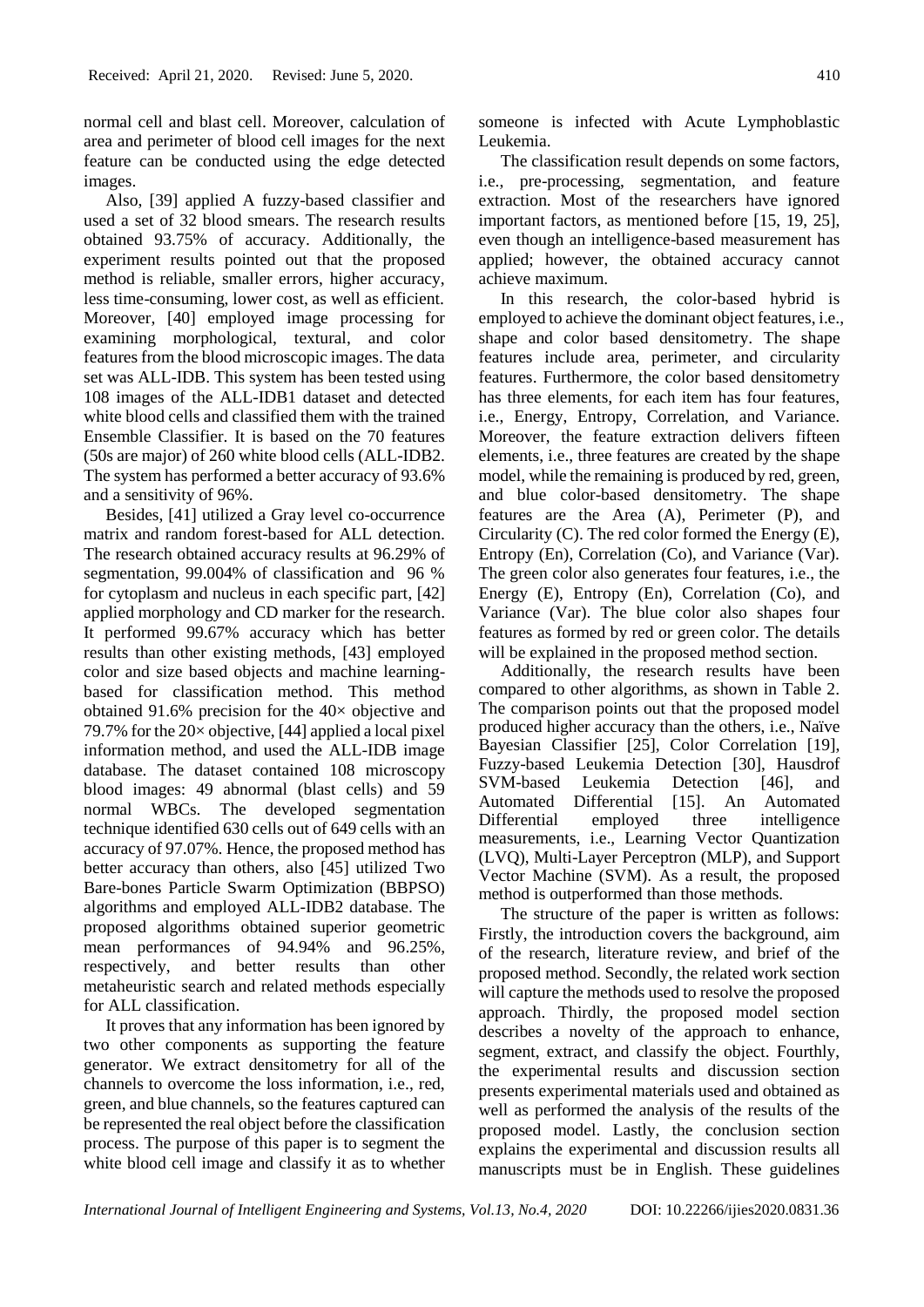include complete descriptions of the fonts, spacing, and related information for producing your proceedings manuscripts.

# **2. Related work**

Classification tasks of the image always related to segmentation and feature extraction, whereas to segment the object, it is required pre-process to enhance the image. Many methods have been developed to improve the quality of the image, such us Histogram Equalization, Adaptive Histogram Equalization, Contrast Limited Adaptive Histogram Equalization, and also Retinex methods. However, not all methods are suitable implemented to improve the quality of the Acute Lymphoblastic Leukemia Image Database (ALL-IDB). Inappropriateness in applying the pre-processing method will cause mismatch results in segmentation. Histogram equalization is an image enhancement method to distribute the grayscale image so that the image has more even intensity distribution than the original image. Consider the image has grayscale *x*, whereas  $n_i$  states frequencies of  $i$ <sup>th</sup> grayscale (variable of  $i$ states an index of  $p_x$  and  $n$ , where the upper and the lower bound of  $i<sup>th</sup>$  index are 0 and *L*. the probability of the grayscale to the image size can be stated as follows

$$
p_x(i) = \frac{n_i}{n}, \qquad 0 \le i \le L \tag{1}
$$

The parameter of *n* represents the image size, whereas  $p_x$  states the image's histogram. The cumulative distribution function as well-known as *cdf* can be defined as follows

$$
cdf_x(i) = \sum_{j=0}^{i} p_x(j) \tag{2}
$$

The value of *j* reflects an index, where the lower and upper bound are 0 and *i* as the maximum value of *j*. The new value of the histogram equalization results in  $h$  with  $v<sup>th</sup>$  index can be calculated by round-up of the following equation

$$
h(v) = \left[ \frac{cdf(v) - 1}{H \times W - 1} \times (2^8 - 1) \right]
$$
 (3)

In Eq. (3), the size of the image influences the histogram equalization results, i.e. the height (*H*) and weight (*W*) of image. The cumulative distribution function and the number of bits of an image also give impact to the Eq. (3) result. In this case, the histogram equalization always processes separately for each channel. Therefore, the maximum pixel intensity



Figure. 1 (a) the original image, (b) histogram equalization result, and (c) contrast limited adaptive histogram equalization result

is  $2^8 - 1 = 256 - 1 = 255$ . If the object processed is a color image, then the Eq. (3) will be operated for each channel, i.e. the red, green, and blue channel. For each channel has 0 for minimum and 255 for maximum intensity.

Histogram equalization does not only produce the better primary object, but also other objects and background has changed clearer as shown in Fig. 1, which has three parts, i.e. the original image, Histogram Equalization result, and Contrast Limited Adaptive Histogram Equalization result (the first, second, last column respectively). The histogram equalization image result delivered a problem when the segmentation process is applied, as around the main object appear a lot of small objects, so that the segmentation process could not produce an appropriate image. A similar result is also provided by using Contrast Limited Adaptive Histogram Equalization. Therefore it is required another method to enhance the image so that the primary object is accessible to be correctly segmented.

In this case, we proposed a model to increase the contrast of the primary and reduce the other objects. This problem is how to determine the best threshold as the separator value between the primary object and background. In this research, the Otsu method is carried out and implemented to the green channel image, and the result is re-combined to the original image. The green channel has been selected for the segmentation because it produces a better contrast image than the red and blue channel (it will discuss more comprehensive on the pre-processing section), while the Otsu method can determine the threshold adaptively by considering the distribution and variation of the image pixels. The image enhancement results show that the desired object has appeared, whereas the others are experiencing a decrease in contrast so that the desired object and background can be easily separated.

### **3. Proposed model**

The primary process of the proposed method is divided into four stages, i.e., Pre-processing,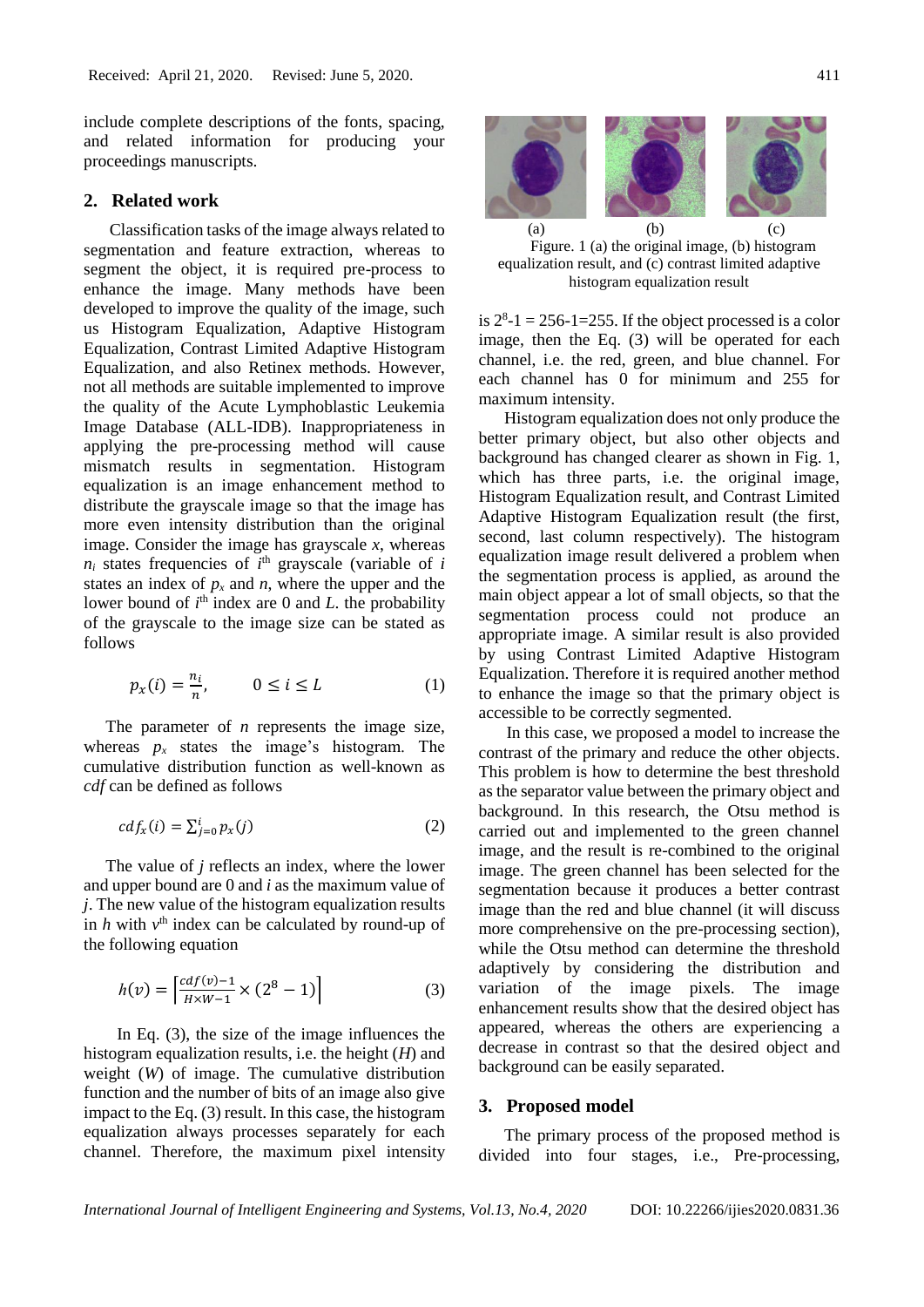

Figure. 2 The stage of the proposed model in classification the acute Lymphoblastic Leukemia



Figure. 3 The proposed of the pre-processing stage

Segmentation, Feature Extraction, and Classification, as displayed in Fig. 2. Pre-Processing is the stage used to enhance the image input before the segmentation step is performed. Segmentation is a process to divide between the object and image background. Feature extraction is a method to obtain the principal characteristics of the object. Classification is a way to identify whether data testing was categorized as Leukemia or not.

# **3.1 Pre-processing**

Pre-processing has a critical role in segmentation and classification. The Segmentation results will be less accurate when the Pre-processing was not correctly conducted. However, the segmentation results also depend on the Pre-processing results.

There are four stages in the pre-processing, i.e., channel separation, Otsu threshold-based green channel adjustment, re-arrange image channel and image mapping to the HSV model. The proposed

approach of the Pre-processing stage can be described in Fig. 3. Every step is explained in detail in the following subsection.

### **3.1.1. Channel separation**

In this research, the image inputs use the color image. Suppose  $f(x, y, z)$  represents the color image, and  $z \in 1$ , 2, and 3 represent red (*rf*(*x*, *y*)), green (*gf*(*x*, *y*)), and blue image channel (*bf*(*x*, *y*)). Furthermore, the separation of the color image can be represented in Fig. 4. In this figure, the green channel is clearer than the red and blue channels. Therefore, the green channel will be further processed to obtain a better image, i.e., Otsu threshold-based green channel adjustment. An image sample has  $2^{8+8+8} = 2^{24}$  pixel combinations, i.e., 8 bit for red, 8 bit for green, and 8 bit for blue channels. If these channels are separated, then the green channel produces a more contrast image than the other channel, i.e., red and blue channels. We have proven to separate three channels on the image color; evidently, the green channel has produced a sharper image than the others as shown in Fig. 4.

#### **3.1.2. Otsu threshold-based green channel adjustment**

The channel separation, as shown in Fig. 4 will deliver an optimum result if the image result is adjusted, where the pixels that tend to be dark are reduced in intensity, while the bright ones are added to the intensity. Adjustment of the green channel has mapped into a new space of the image so that it can produce a better image for both the contrast and quality. In this case, the proposed method is to increase the image contrast based on the threshold found as follows.

$$
nf(x, y) = \begin{cases} gf(x, y) + T & gf(x, y) > T \\ gf(x, y) - T & gf(x, y) \le T \end{cases}
$$
 (4)



Figure. 4 Source image channel separation (Red, Green, and Blue Channel)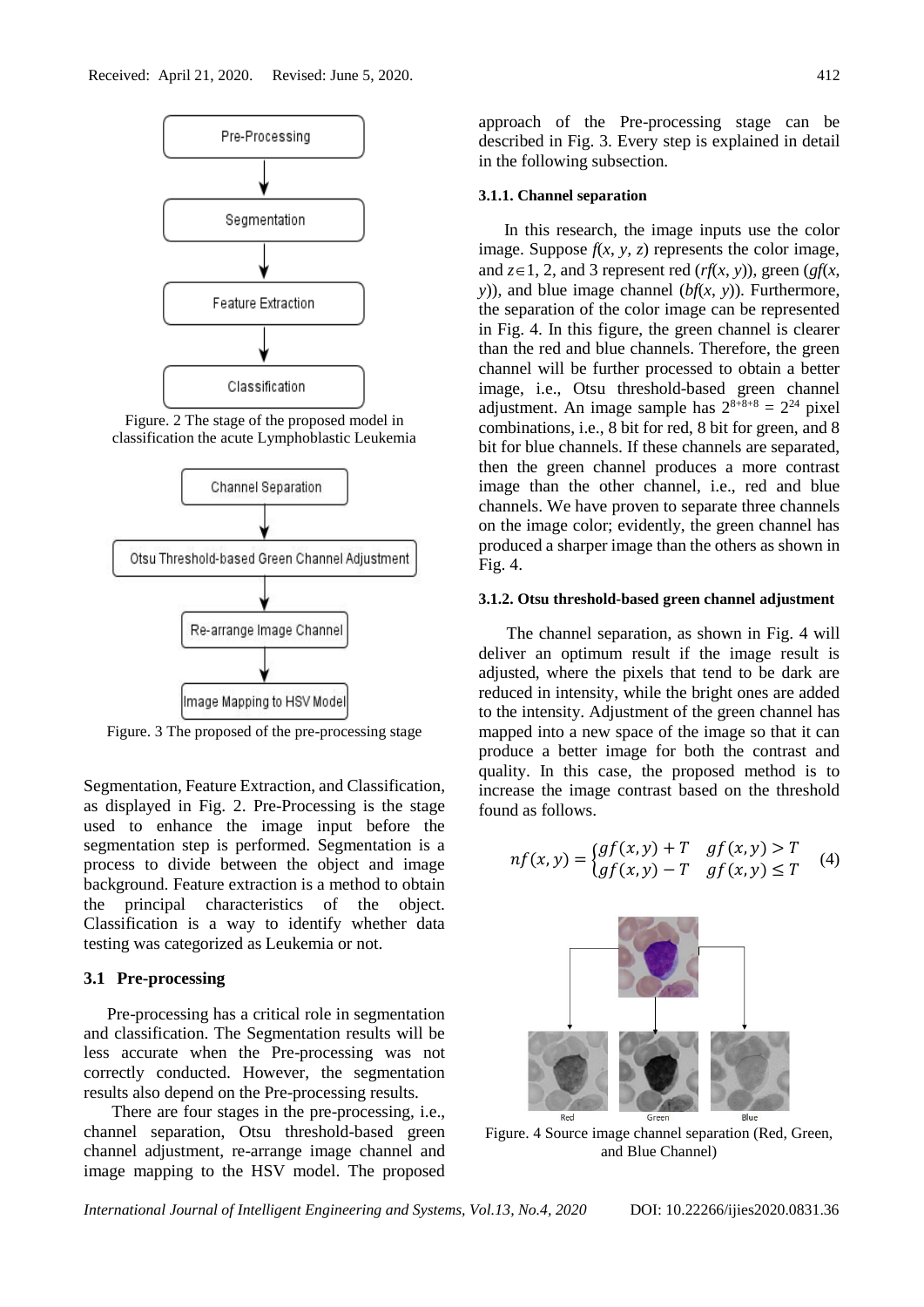A variable of *nf*(*x*, *y*) represents the mapping result at *x* and *y* position, *gf*(*x*, *y*) describes grayscale of the image at *x* and *y* position, whereas *T* denotes the threshold value. The threshold can be found by using the Otsu method. Because the Otsu result produces the range values between 0 until 1, then the results are multiplied with a maximum grayscale image, so that the thresholds have the range between 0 until the maximum grayscale image found. Fig. 5 shows an enhancement result using Eq. (1). It proves that the image enhancement (Fig. 5 (b)) has a more significant contrast than an original image (Fig. 5 (a)).

A threshold is a critical value to separate object and background of the image. The higher the threshold value chosen, the more background obtained. If a threshold value is smaller, then the background acquired cannot expand in the desired direction. In this research, the Otsu method is proposed to achieve the best threshold. The Otsu method utilizes the discriminant value to gain the best value. Consider an image with *H* as image height and *W* as image width, whereas the number of intensity and its index is represented by *t* and *k*, where the value of  $k \in 1...$ *t*. If  $f(k)$  and  $F(k)$  represent gray level and  $k^{th}$  frequency of pixel intensity for background, whereas  $\mu_b(s)$  states mean between  $k=1$  until the maximum of *k*, which is *s* (*k* states an index of *f* and *F*), then  $\omega_b(s)$ ,  $\mu_b(s)$ , and  $\sigma_b^2(s)$  describe weight, mean, and variance for the background. These values for the background can be represented as follows.

$$
\omega_b(s) = \frac{1}{H \times W} \sum_{k=1}^{s} F(k) \tag{5}
$$

$$
\mu_b(s) = \frac{\sum_{k=1}^{s} (f(k) \cdot F(k))}{\sum_{k=1}^{t} F(k)}
$$
\n(6)

$$
\sigma_b^2(s) = \frac{\sum_{k=1}^{s} (f(k) - \mu_b(s))^2 \cdot F(k)}{\sum_{k=1}^{s} F(k)} \tag{7}
$$

Symbol of "•" showed the inner product of two matrices with the same size. The variable of *s* is less than or equal to  $t$  as shown in Eqs.  $(5)$ ,  $(6)$ , and  $(7)$ .



Figure. 5 Image enhancement: (a) original image and (b) image enhancement result

In Eqs. (8), (9), and (10), the  $\omega_f(k)$ ,  $\mu_f(k)$ , and  $\sigma_f^2(k)$  delineated the weight, mean, and variance for a foreground of the object. If The *f*(*h*) and *F*(*h*) represent a grayscale and  $k<sup>th</sup>$  frequency of pixel intensity for the foreground, then the weight, mean, and variance can be portrayed as follows

$$
\omega_f(k) = \frac{1}{H \times W} \sum_{h=t-k}^{t} F(h) \tag{8}
$$

$$
\mu_f(k) = \frac{\sum_{h=t-k}^{t} (f(h) \cdot F(h))}{\sum_{h=k}^{t} F(h)}
$$
\n(9)

$$
\sigma_f^2(k) = \frac{\sum_{h=t-k}^t (f(h) - \mu_f(t))^2 \cdot F(h)}{\sum_{h=t-k}^t F(h)}
$$
(10)

The symbol of *h* states an index of *f* and *F*, where they have range *t*-*k* as lower bound and *t* as the upper bound. The values of the within and between class variance are represented by  $\sigma_W^2(t)$  and  $\sigma_B^2(t)$ . The within and between class variance can be represented by the following equation

$$
\sigma_W^2(t) = \omega_b(t) \times \sigma_b^2(t) + \omega_f(t) \times \sigma_f^2(t) \tag{11}
$$

$$
\sigma_B^2(t) = \omega_b(t) \times \omega_f(t) \times (\mu_b(t) - \mu_f(t))^2
$$
 (12)

Based on Eqs. (11) and (12), the best threshold can be found from the minimum value of the within class variance or the maximum value of the between class variance.

#### **3.1.3. Re-arrange image channel**

The image of the green channel adjustment result is utilized to obtain the best color image to be more easily segmented. To acquire the best color image, an image adjustment result is further used to replace the original green channel so that it can create a new image as in Fig. 6. It showed that the image enhancement result replaces an original green channel. The replacement result displayed the dominant feature is green, whereas the object found is purple. However, the small objects also appear as noises in this image.

#### **3.1.4. Image mapping to HSV model**

A further process is to transform from the image result (Fig. 6) to the HSV model, as displayed in Fig. 7. The result appears that the object found has green channel dominant. The mapping results in three components, i.e., *H*, *S*, and *V* represent *hue*, *saturation*, *value* respectively. The *hue* has ranged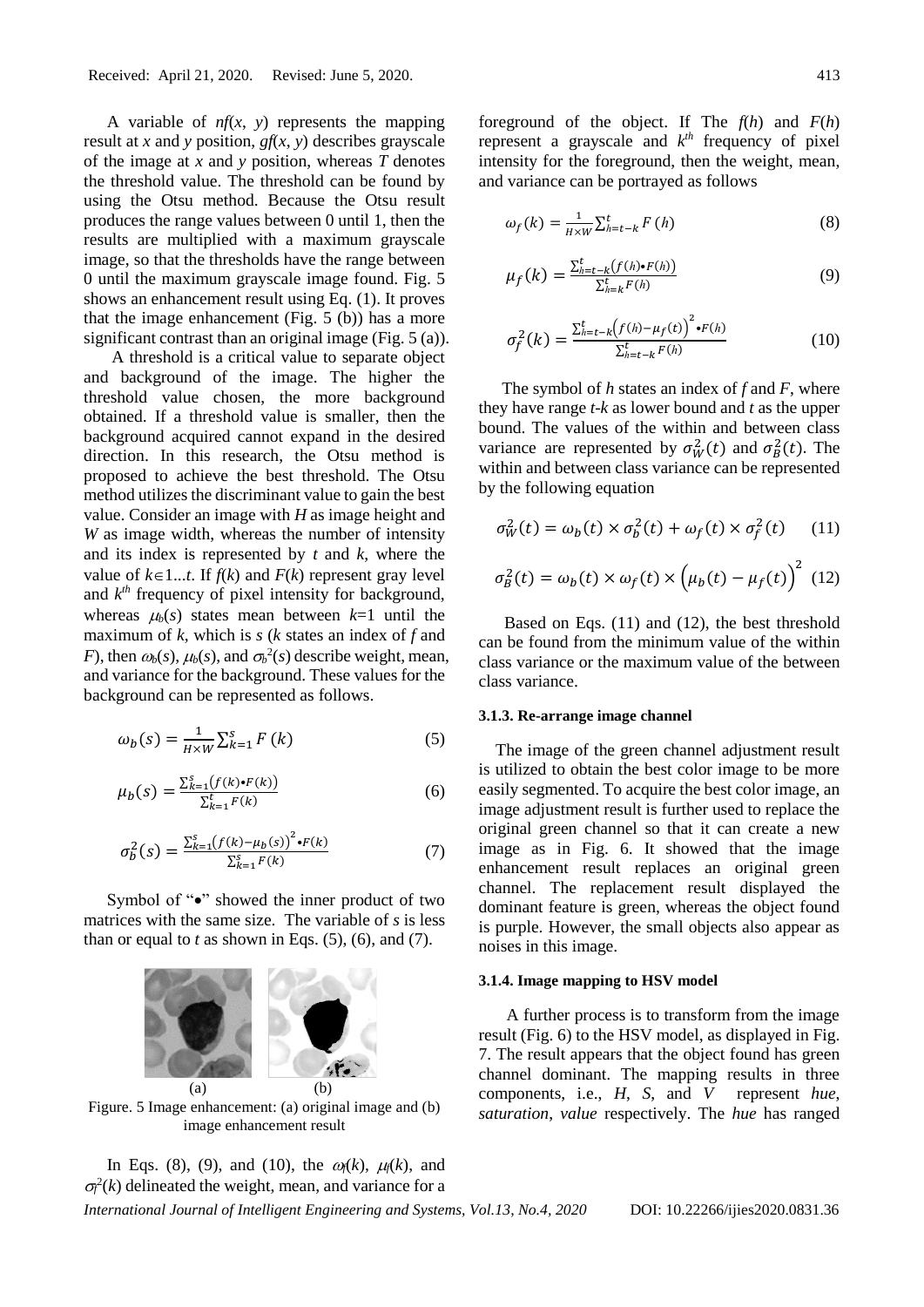

Figure. 6 Replacement green channel of the adjustment result with original red and blue channel

between 0<sup>0</sup> to 360<sup>0</sup>, while *the saturation* and *value* have the same range, which is  $0^0$ -100<sup>0</sup>. If the *r*, *g*, and *b* state the red, green, and blue channels consecutively, then the mapping from color to *V* model can be stated as follows.

$$
V = max(r, g, b) \tag{13}
$$

The variable of *V* at x and y position can be described by  $V(x, y)$ . Therefore the value of  $V(x, y)$ can be selected by the maximum values of  $r(x, y)$ ,  $g(x, y)$ *y*), and  $b(x, y)$ . In this case,  $r(x, y)$ ,  $g(x, y)$ , and  $b(x, y)$ state the red, green, and blue values at x and y position respectively. Moreover, the saturation at the x and y position is represented by *S*(*x, y*). This value can be produced based on the results of  $V(x, y)$  as follows

$$
S = \begin{cases} 0 & \text{if } V = 0\\ 1 - \frac{\min(r, g, b)}{V} & \text{if } V > 0 \end{cases}
$$
(14)

For both the values of  $V(x, y)$  and  $S(x, y)$  as shown in Eqs. (13) and (14) are applied to compute the  $V(x)$ , *y*) value as indicated in the following equation.



source Image, (b) HSV transformation result, and (c) *Hue* channel



Figure. 8 The median filtering: (a) source image and (b) result image

$$
H = \begin{cases} 0, & \text{if } S = 0 \\ \frac{60 \times (g - b)}{S \times V} & \text{if } V = r \\ 60 \times \left(2 + \frac{b - r}{S \times V}\right) & \text{if } V = g \\ 60 \times \left(4 + \frac{r - b}{S \times V}\right) & \text{if } V = b \end{cases} \tag{15}
$$

$$
H = H + 360 \quad \text{if } H < 0 \tag{16}
$$

The mapping from color to the HSV is utilized to obtain the green pixel dominant on the object, as displayed in Fig. 7. It proved that the object found has a green color. Finally, the *Hue* channel is used to further process, as shown in Fig. 7.

## **3.2 Segmentation**

However, the small noises are necessary to merge to another object. Therefore the filter process is required to obtain a better result. In this case, Median Filtering is performed to overcome it. The Median Filtering takes the median value of the neighborhood after the sorting process. The result shows that the small objects can be automatically removed after the filtering process, and it depends on the matrix mask used. The bigger mask matrix size used, the more small objects removed as shown in Fig. 8.

#### **3.2.1. Binary image transformation**

The next stage is to transform into a binary image. The problem is how to determine the appropriate value for the threshold; it is applied because each image has a different grayscale distribution. Therefore it is required the method to overcome it. Errors in determining the threshold value will have an impact on the results obtained. In this case, the Otsu method is also applied to achieve the best threshold, as shown in Eqs. (5) until (12). The binary image transformation is shown in Fig. 9.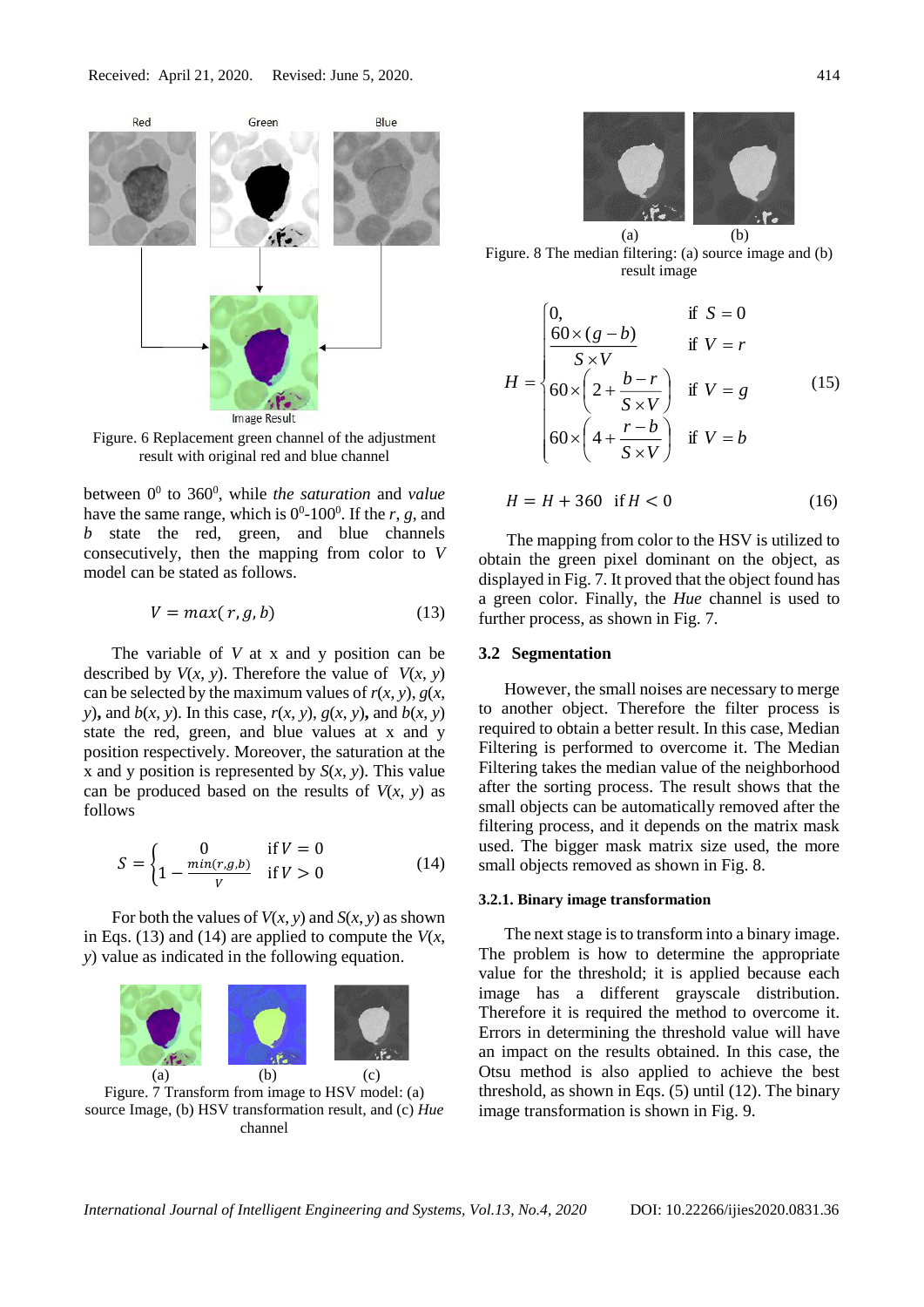



Figure. 10 Selection the biggest area: (a) object selection process and (b) image results with an object

#### **3.2.2. The biggest object area selection**

The binary image transformation still leaves the problem, i.e., there is some noise. Therefore these must be removed from the selection of the maximum area of the image. In this research, the biggest will be applied to a further process. Therefore the binary image result must be selected to determine one of many objects found in the image. The simple algorithm was developed to choose it, i.e., by comparing the object areas in the image. Suppose *n* objects are in the image, and for an area of the object is represented by using  $O_k$ , where  $k$  and  $n$  state the number of objects and the area index. The biggest area is chosen as an object candidate, as shown in the following model.

$$
M = max(O_1, O_2, O_3, O_4, \cdots, O_n)
$$
 (17)

Fig. 8 showed an image with five objects, and it means that  $n=5$ ,  $k=1, 2, 3, 4, 5$ . Five objects will be selected one object with the biggest area, and the object result is displayed in Fig. 10 (b).

### **3.2.3. Re-arrangement of the source and the negative of the binary image result transformation**

Before the feature extraction process, the image segmentation result must be returned to become the color image. It is necessary to create the negative of the binary image to obtain the color image result. The simple mathematics can be modeled to produce the negative of the binary image as follows

$$
n(x, y) = 255 - B(x, y)
$$
 (18)



Figure. 11 Re-arrangement of the source and the negative of the binary image

 $nB(x, y)$  and  $B(x, y)$  state the negative of a binary image and the biggest. The value of  $nB(x, y)$  is used as a deduction against the original channel, i.e., red, green, and blue channel as follows

$$
rf(x, y) = f(x, y, 1) - nB(x, y)
$$
 (19)

$$
gf(x, y) = f(x, y, 2) - nB(x, y)
$$
 (20)

$$
bf(x, y) = f(x, y, 3) - nB(x, y)
$$
 (21)

The values of the  $rf(x, y)$ ,  $gf(x, y)$ , and  $bf(x, y)$ display the new value of the red, green, and blue based on the Eq.  $(18)$ . The results of Eqs.  $(19)$ ,  $(20)$ , and (21) are further re-arranged in the color format so that it can produce the color image, as shown in Fig. 11. It shows that the color image result can be rearranged based on the results of Eqs. (19), (20), and (21).

Fig. 12 explains the formation of the color image using the Eqs.  $(19)$ ,  $(20)$ , and  $(21)$ . Each channel is subtracted with a negative binary image, and the results are combined to obtain a single color image.



Figure. 12 Re-arrangement of the subtraction results of the source image and the negative of binary image result transformation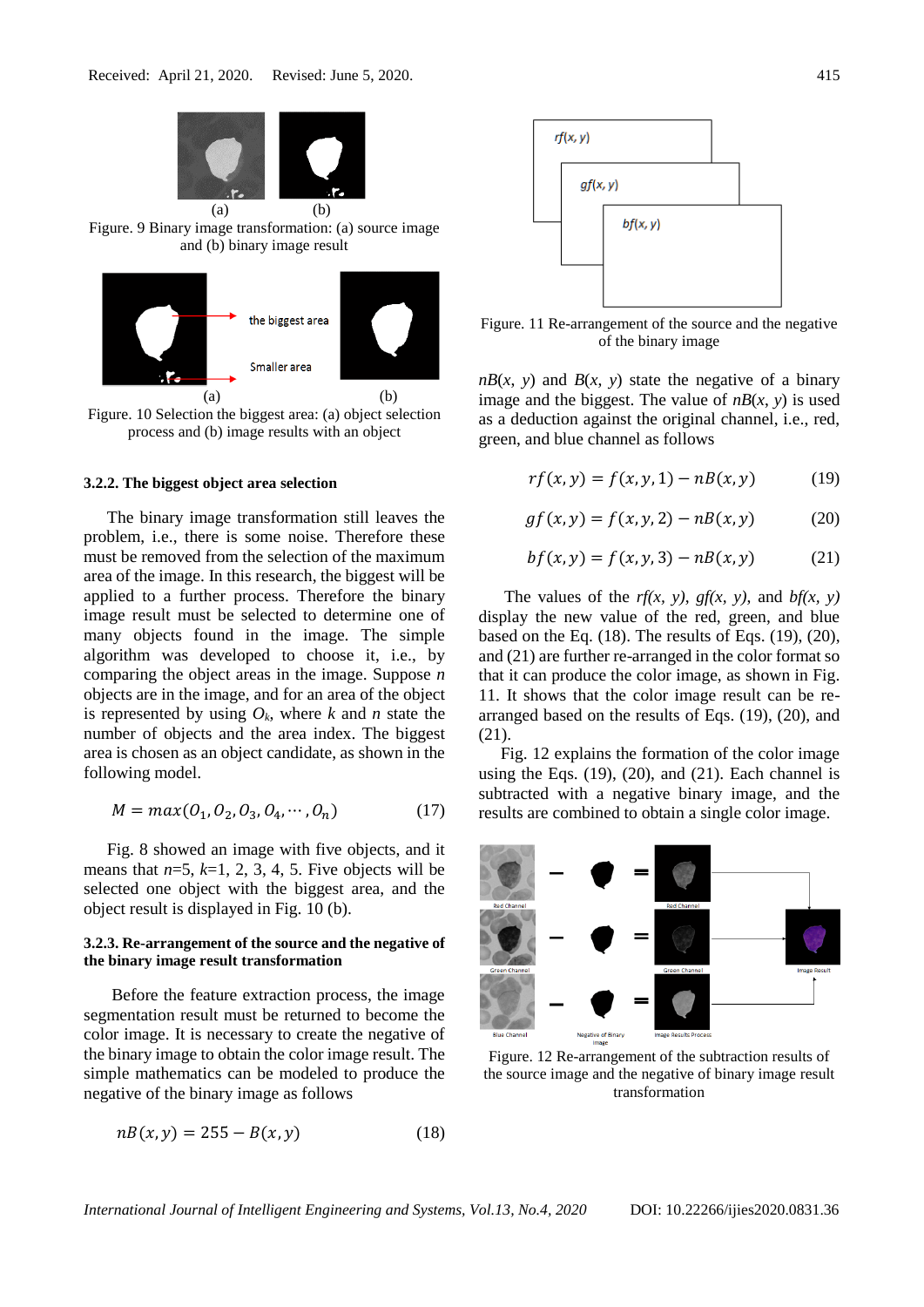# **3.3 Color-based hybrid feature extraction modeling**

An essential process after pre-processing and segmentation is feature extraction. This process also determines how well the classification results. In this research, the color-based hybrid is utilized to obtain the dominant object features, i.e., shape and color based densitometry. In general, densitometry is applied to the grayscale image, therefore, if a color image is characterized based on the grayscale image, then some features will disappear, and the object will also lose the original characteristics. In this research, the color based hybrid is proposed to extract the object features. In this case, a phrase of "color based hybrid" has the meaning of combining the shape and color based densitometry features. The shape features involve Area, Perimeter, and Circularity features, whereas the color based densitometry has three elements, for each item has four features, i.e., Energy, Entropy, Correlation, and Variance.

### **3.3.1. The shape features**

The shape features consist of three characteristics, i.e., Area (*A*), Perimeter (*P*), and Circularity features (*C*). An object area can be computed by reading the image segmentation results. Suppose, binary image  $B(x, y)$  states intensity on the *x* and *y* position if  $B(x, y)$  $y \in \{-1\}$ , the value of area increases 1. The image intensity is read from the top-left until the bottomright. If  $B(x, y) \leftarrow 1$  and it has at least a neighbor with the zero intensity, then the perimeter increases 1. It is to compute the object perimeter. The object circularity can be obtained by using the following model

$$
C = \frac{4 \times \pi \times A}{P^2} \tag{22}
$$

The variable of  $\pi$  represent and phi value (it is 3.14)

#### **3.3.2. The color-based densitometry features**

Another feature is the densitometry. In general, the researcher only applied a green channel to extract the object features. Therefore the object has the essential characteristic as the features. In this research, three channels of the object will be extracted to obtain the dominant features, i.e., Densitometry for red, green, and blue. It measures intensity uniformity, the complexity of the size, interconnection between a pixel to nearest neighbors, and pixel variance of the image. The intensity uniformity measurement can be represented by using the "*Energy* (*E*)" as follows:

$$
Energy = \sum_{j=0}^{H-1} \sum_{k=0}^{W-1} (g(j,k))^2
$$
 (23)

In this case, *H*, *W*, *j*, *k*, and  $g(i, k)$  represent the height, wide, index of the height, index of the width of the image, and new space of the image respectively. The intensity uniformity can be calculated by multiplication of the source image and log of a source image. For each position must be calculated the value of "*Entropy* (*En*)" and the results must be added, so that it produces the single value as follows:

$$
Entropy = -\sum_{j=0}^{H-1} \sum_{k=0}^{W-1} g(j,k) \times log(g(j,k))
$$
\n
$$
(24)
$$

A relation of the pixel and nearest neighbor can be represented by using the "*Correlation* (*Co*)" function as follows

$$
Correlation = \sum_{j=0}^{H-1} \sum_{k=0}^{W-1} \frac{(j - \mu_x) \times (k - \mu_y)}{\sigma_x \times \sigma_y} \quad (25)
$$

The variable of the  $\mu_x$ ,  $\mu_y$ ,  $\sigma_x$ , and  $\sigma_y$  depict the average of the *x*, *y,* variance of the *x*, and *y* respectively. The last feature of the densitometry is the "*Variance* (*Var*)", where the mean image value  $\mu$ must be calculated before the variance  $\sigma$ , as shown in the following equation.

Variance = 
$$
\sum_{j=0}^{H-1} \sum_{k=0}^{W-1} (j - \mu) \times g(x, y)
$$
 (26)

In this research, the Eqs. (23), (24), (25), and (26) are applied on the different channels, i.e., red, green, and blue channels. Therefore the color based densitometry has twelve features. Some features used are fifteen, i.e., the  $1<sup>st</sup>$ ,  $2<sup>nd</sup>$ , and the  $3<sup>rd</sup>$  are features of an *Area*, *Perimeter*, and *Circularity,* respectively, the  $4<sup>th</sup>$ ,  $5<sup>th</sup>$ ,  $6<sup>th</sup>$ , and  $7<sup>th</sup>$  state features of the *Energy*, *Entropy*, *Correlation*, and *Variance* for the red channel. For the green channel is represented by the  $8<sup>th</sup>$ ,  $9<sup>th</sup>$ ,  $10<sup>th</sup>$ , and  $11<sup>th</sup>$  features, while for the blue channel is  $12<sup>th</sup>$ ,  $13<sup>th</sup>$ ,  $14<sup>th</sup>$ , and  $15<sup>th</sup>$  features as shown in Fig. 13

The feature extraction produces fifteen elements, i.e., three features are formed by the shape model,

| The Color based Hybrid Modelling |  |  |  |  |                                                             |  |  |  |  |  |
|----------------------------------|--|--|--|--|-------------------------------------------------------------|--|--|--|--|--|
|                                  |  |  |  |  | $3   4   5   6   7   8   9   10   11   12   13   14   15$   |  |  |  |  |  |
|                                  |  |  |  |  | $E$ $En$ $Co$ $Var$ $E$ $En$ $Co$ $Var$ $E$ $En$ $Co$ $Var$ |  |  |  |  |  |
|                                  |  |  |  |  |                                                             |  |  |  |  |  |

The red channel features The Green channel features The blue channel features The shape features

Figure. 13 Color-based hybrid modeling (The shape and the color based densitometry)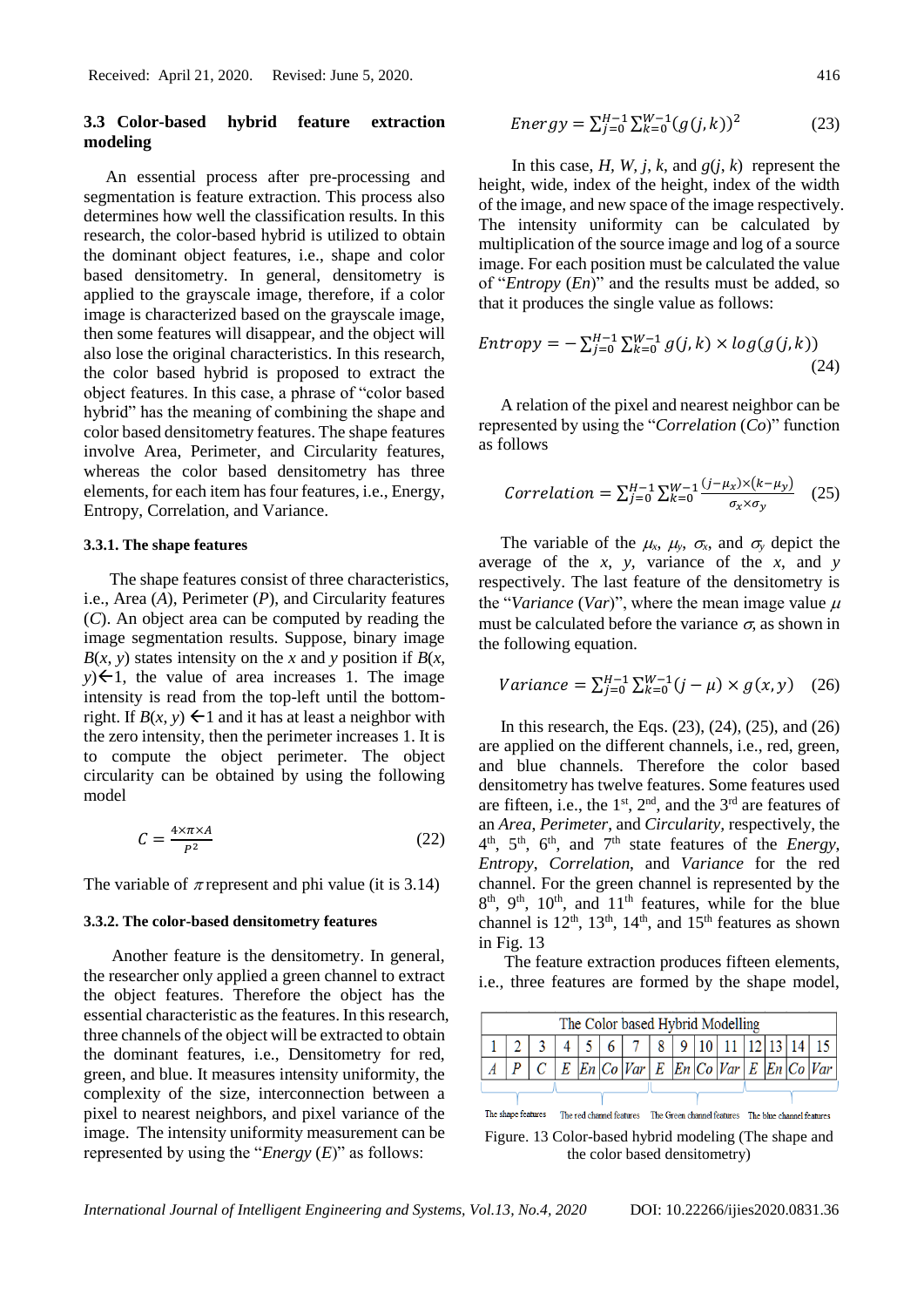while the remaining is generated by red, green, and blue color-based densitometry. The shape features are the *Area* (*A*)*, Perimeter* (*P*)*, and Circularity* (*C*), as shown on the  $1<sup>st</sup>$ ,  $2<sup>nd</sup>$ , and  $3<sup>rd</sup>$  columns. The red color fashioned the *Energy* (*E*)*, Entropy* (*En*)*, Correlation* (*Co*)*,* and *Variance* (*Var*) as described on the  $4<sup>th</sup>$ ,  $5<sup>th</sup>$ ,  $6<sup>th</sup>$ , and  $7<sup>th</sup>$  columns. The green color also forms four features, i.e., the *Energy* (*E*)*, Entropy* (*En*)*, Correlation* (*Co*), and *Variance* (*Var*), as exhibited on the  $8<sup>th</sup>$ ,  $9<sup>th</sup>$ ,  $10<sup>th</sup>$ , and  $11<sup>th</sup>$  columns. The blue color also produces four features as generated by red or green color, and the results are  $12<sup>th</sup>$ ,  $13<sup>th</sup>$ ,  $14<sup>th</sup>$ , and  $15<sup>th</sup>$ columns.

# **3.4 Classification**

The image sample consists of the training and the testing sets. The feature extraction results will be compared and calculated the accuracy. The measurements are performed by comparing the training and the testing sets.

In the classification stage, there are two substages, i.e., Similarity Measurements and Accuracy Calculation. On the Similarity Measurements, the training features produced will be employed as a reference to the testing process. The samples are performed by using the same process. In this research, two methods are applied to classify image testing, i.e., Manhattan and Euclidean Distance, where *m* represents the number of features used. A sequence of the feature extraction has not to default rule, as long as it is consistent. The Manhattan and Euclidean Distance can be easily described as follows.

$$
D_M = \sum_{L=1}^{m} |Tr_L - Ts_L| \tag{27}
$$

$$
D_E = \sqrt{\sum_{L=1}^{m} (Tr_L - Ts_L)^2}
$$
 (28)

The variable of *DM*, *DE*, *TrL*, *TsL*, *L*, and *M* represent the similarity result using Euclidian distance, the similarity result using Manhattan, feature extraction of the training set, feature extraction of the testing set, index of the feature extraction, and number of feature extractions respectively.

The calculation results of the Eqs. (27) and (28) are moreover applied to calculate the accuracy of the measurement results. In this case, Accuracy, (*ACC*), True Positive Rate or Sensitivity (*TPR*), and False Negative Rate or Specificity (*FNR*) must be calculated as follows.

$$
TPR = \frac{TP}{TP + FN} \tag{29}
$$

$$
TNR = \frac{TN}{TN + FP}
$$
\n<sup>(30)</sup>

$$
ACC = \frac{TPR + TNR}{2} \tag{31}
$$

True Positive (*TP*) states positive Acute Lymphoblastic Leukemia correctly identified as an abnormal image. False Positive (*FP*) represents healthy Acute Lymphoblastic Leukemia identified as an abnormal cell. True Negative (*TN*) states a normal cell correctly identified as a normal cell, whereas False Negative (*FN*) stated positive Acute Lymphoblastic Leukemia cell identified as the normal cell.

# **4. Experimental results and discussion**

In this research, the Acute Lymphoblastic Leukemia Image Database for Image Processing (ALL-IDB) is utilized to evaluate the proposed model. ALL-IDB used is type-2 or well known as ALL-IDB2. It consists of 260 images, where 130 images are classified as Acute Lymphoblastic Leukemia, and the remaining are signed as a normal white blood cell. These images are designed to classify Acute Lymphoblastic Leukemia. The following is a sample of Healthy (Fig. 14) and Acute Lymphoblastic Leukemia Cells (Fig. 15).

Moreover, the results are applied to calculate Accuracy, Sensitivity, and Specificity. Fig. 16 displays the classification accuracy results using Euclidian Distance.



Figure. 14 Healthy cell of acute Lymphoblastic Leukemia image database – ALL-IDB



Figure. 15 Acute Lymphoblastic Leukemia cell of ALL-IDB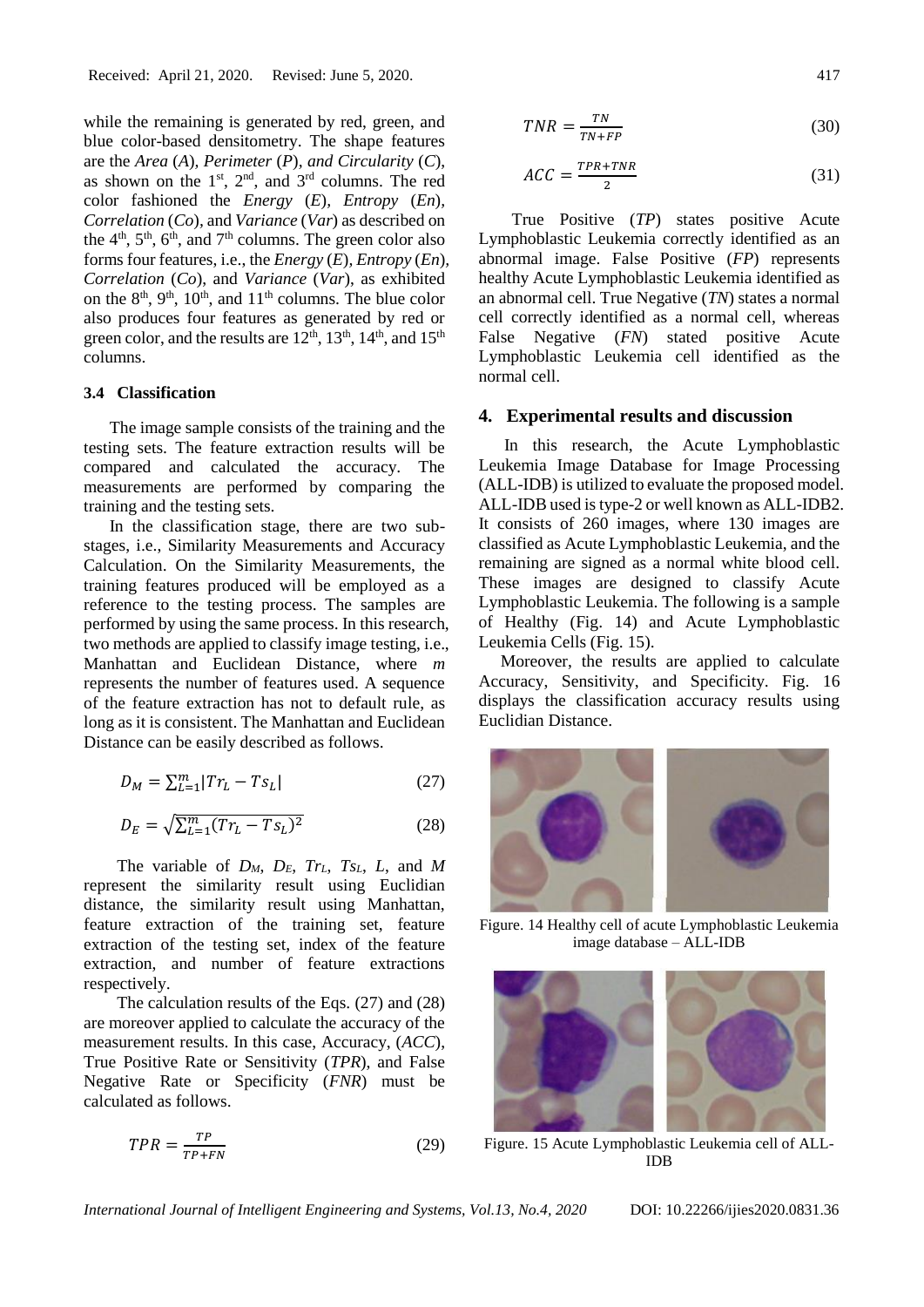

Table 1. Experiment scenario used



Figure. 16 Accuracy of the proposed model using Euclidian distance

Usage of the training sets had to impact the classification results because the results showed that the usage of 65 training sets had produced higher accuracy than 60 and 55 training sets. For each scenario, experiments are conducted 50 times with the different indexes on the training sets. The low fluctuation of the accuracy has been produced on the 1 st, 2nd, and the 3rd scenario, i.e., 0.24, 0.26, and 0.23 standard deviations, while the average accuracy produced is 79.85%, 83.54%, 88.72% for the 1<sup>st</sup>, 2<sup>nd</sup>, and 3rd respectively.

Fig. 16 also displayed that the maximum accuracy obtained is 83.97% for the 1st, 89.17% for the 2nd, and 95.38% for the last scenario. Increasing the training sets used has provided an increase in average and maximum classification accuracy obtained. It proves that the proposed model is suitable to be used as a classification of the Acute Lymphoblastic Leukemia.

A similar process has been performed by using the Manhattan method, as shown in Fig. 17. The



# Figure. 17 The accuracy of the proposed model using Manhattan

experimental results have produced the average accuracy, i.e., 79.37% for the  $1<sup>st</sup>$ , 83.03% for the  $2<sup>nd</sup>$ , and  $88.60\%$  for the  $3<sup>rd</sup>$  scenario, while the maximum accuracy obtained is 83.97%, 89.17%, 95.38% for the 1<sup>st</sup>, 2<sup>nd</sup>, and 3<sup>rd</sup> respectively. The significant increase has been displayed for both the average and the maximum accuracy. The similar results of the standard deviation have also been shown, i.e., 0.27, 0.22, and 0.23 standard deviations for the  $1<sup>st</sup>$ ,  $2<sup>nd</sup>$ , and 3<sup>rd</sup> scenario. It also showed that classification accuracy depends on the training sets used.

Similar results have been produced on the Euclidian Distance and Manhattan for both the average and maximum accuracy. A little difference occurred, where Manhattan outperformed to Euclidian Distance on the  $1<sup>st</sup>$  scenario, but on the  $2<sup>nd</sup>$ scenario, the Euclidian Distance produced higher accuracy than the Manhattan, as shown in Fig. 18.

Similar results also occur at the maximum accuracy, where Euclidian Distance outperformed to Manhattan when the  $2<sup>nd</sup>$  and  $3<sup>rd</sup>$  scenarios are performed, but it did not happen in the  $1<sup>st</sup>$  scenario. Precisely, the Manhattan exceeded to Euclidian Distance on the  $1<sup>st</sup>$  scenario, as displayed in Fig. 19.

The experimental results showed that the highest classification accuracy occurred in the last scenario when Euclidian Distance is applied as similarity measurements, i.e., 95.38%. The experimental results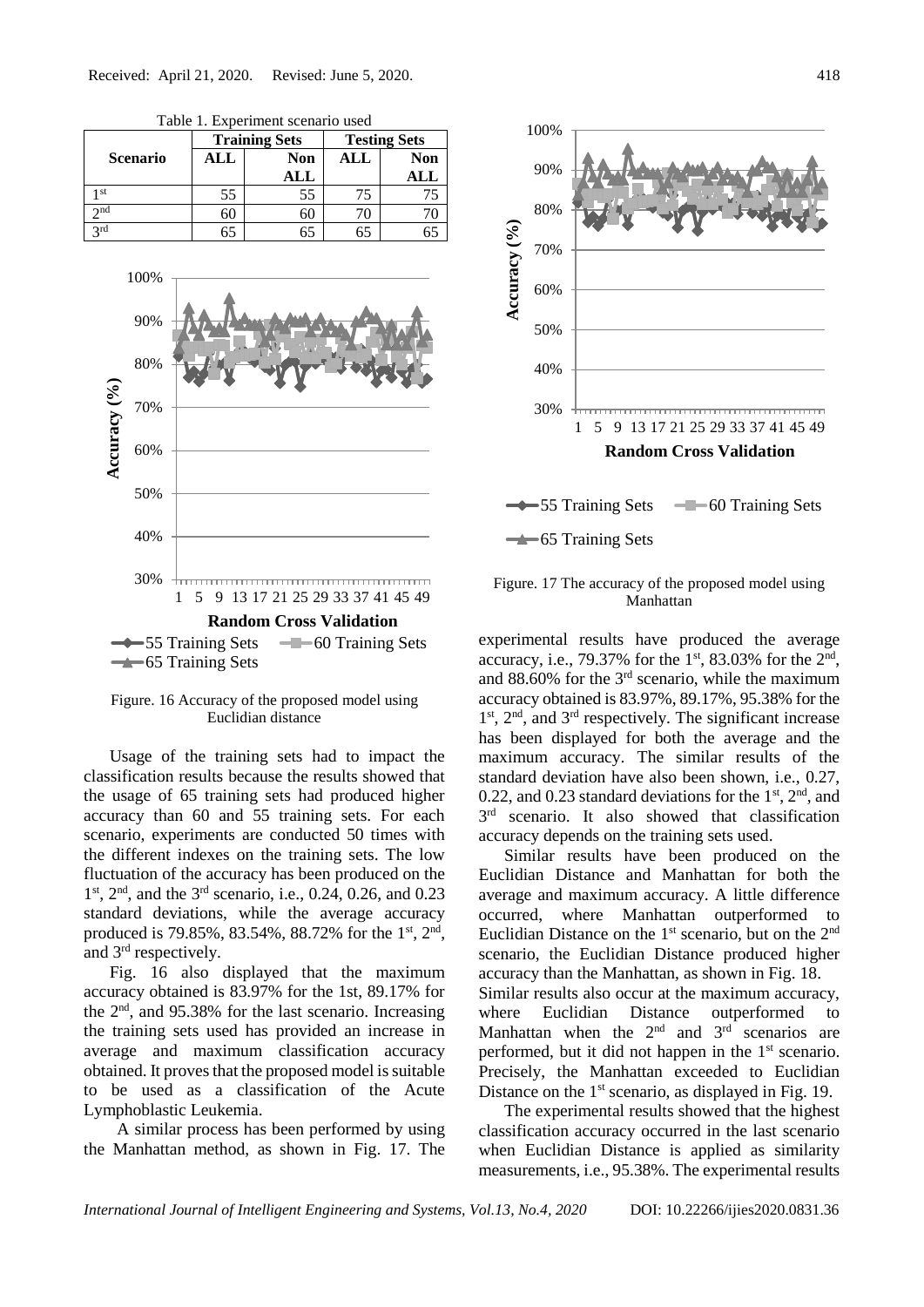of the proposed model have also been evaluated to be compared to other algorithms, as shown in Table 2. It demonstrated that the proposed model had obtained higher accuracy than the others, i.e., Naïve Bayesian Classifier [25], Color Correlation [19], Fuzzy-based Leukemia Detection [30], Hausdrof SVM-based Leukemia Detection [46], and Automated Differential [15]. An Automated Differential utilized three intelligence measurements, i.e., Learning Vector Quantization (LVQ), Multi-Layer Perceptron (MLP), and Support Vector Machine (SVM). Three method results are not better than the proposed model.

Table 2 showed that the highest accuracy for an intelligence-based approach is SVM, i.e., 91.3%, whereas an intelligence-based method others have produced 83.33% and 89.74%, i.e., LVQ and MLP. It showed that the experimental results of the proposed model are also influenced by three important factors, i.e., Pre-processing, segmentation, and feature extraction.

Another approach has been produced by other researchers, i.e., the statistical-based model (Naïve Bayesian Classifier) [30] only contributed 75% accuracy. It proved that the proposed model had outperformed the others, for both intelligence and statistical-based approach.

Similarity measurements also have a significant role in producing accuracy. However, the features measured are also more important for the classification process. In the feature extraction, segmentation process contributed to producing important features.



Figure. 18 The maximum accuracy of the proposed model using Euclidian distance



Figure. 19 The maximum accuracy of the proposed model using Manhattan

Table 2. Comparison of the proposed model and the others

| ours s         |                                               |              |  |  |  |  |  |
|----------------|-----------------------------------------------|--------------|--|--|--|--|--|
| N <sub>0</sub> | <b>Method</b>                                 | Accuracy (%) |  |  |  |  |  |
| 1              | Proposed Model                                | 95.38        |  |  |  |  |  |
| 2              | Naïve Bayesian [25]                           | 75,00        |  |  |  |  |  |
| 3              | Color Correlation [19]                        | 92.00        |  |  |  |  |  |
| 4              | Fuzzy-based Leukemia<br>Detection [30]        | 93.00        |  |  |  |  |  |
| 5              | Hausdrof SVM-based<br>Leukemia Detection [46] | 95.00        |  |  |  |  |  |
| 6              | Automated Differential [15]                   |              |  |  |  |  |  |
|                | LVQ                                           | 83.33        |  |  |  |  |  |
|                | MLP                                           | 89.74        |  |  |  |  |  |
|                | <b>SVM</b>                                    | 91.03        |  |  |  |  |  |

## **5. Conclusion**

A sequential process to enhance the image, separate the desired object, extract the features, and measure the similarity has been conducted by using the proposed model. The simple algorithm to enhance the image has shown satisfactory results. A new approach to separate the object has also displayed the desired object. The segmentation results have been extracted by using the shape and the color based densitometry, while the densitometry feature extraction was conducted by using multi-channel, i.e., red, green, and blue. The results showed that the maximum accuracy obtained is 95.38%, and this result has also outperformed to the others, i.e., Naïve Bayesian at 75%, Color Correlation at 92%, Fuzzybased Leukemia at 93%, Hausdrof SVM-based Leukemia Detection at 95%, LVQ at 83.33%, MLP at 89.74%, and SVM at 91.03%. This research makes a contribution by providing a new approach to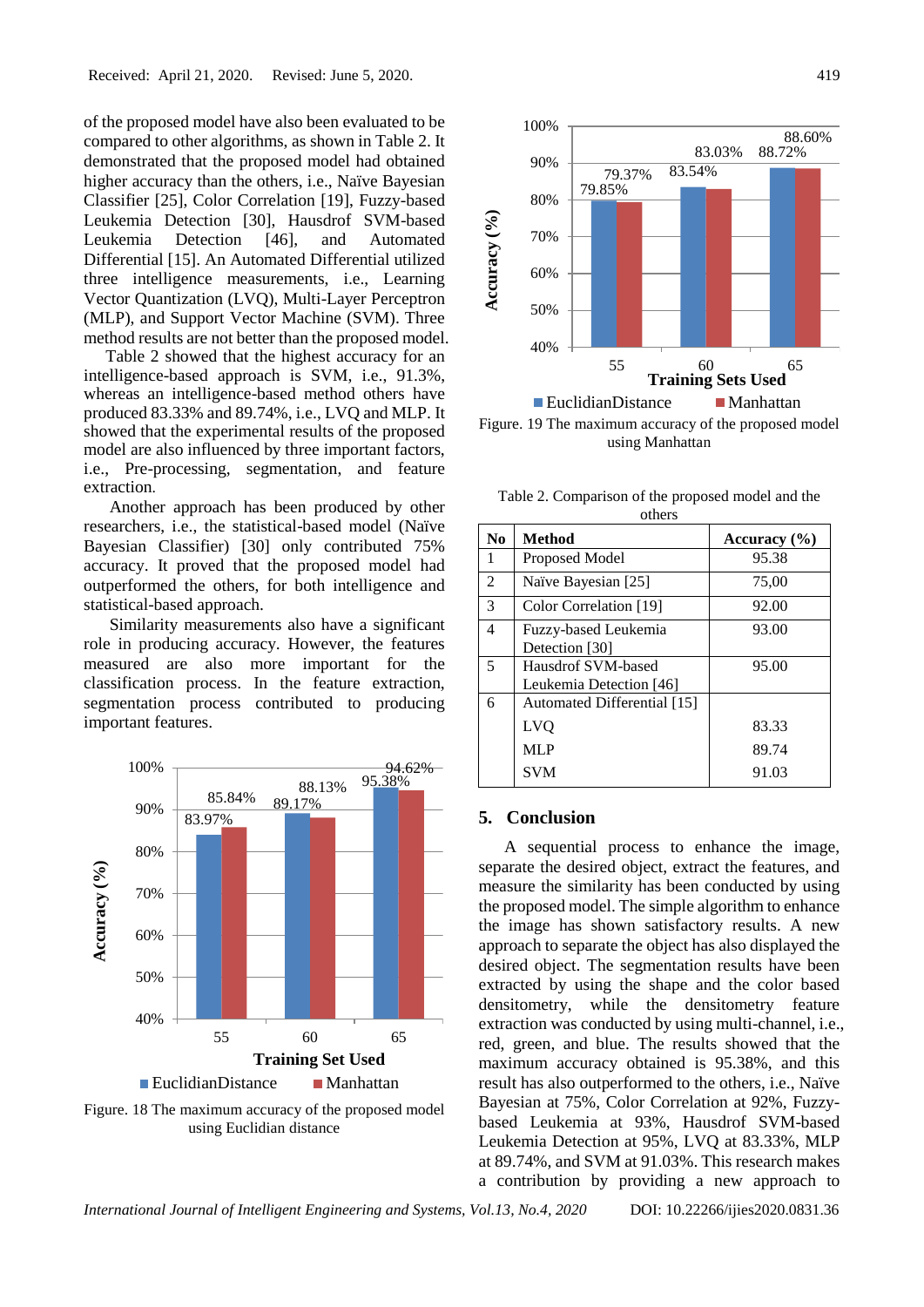enhance the image, segment, extract, and measure the similarity, particularly on the Acute Lymphoblastic Leukemia Images. This novel approach has been proven that has better accuracy than others as explained above.

In some cases, the leukemia image still leaves noise before the feature is extracted, therefore we will improve the segmentation process to reduce the noise in the future work. Also we enhance the feature extraction to produce tha main feature that can distinguish postive and negative leukemia.

# **Conflicts of Interest**

We would like to declare no conflicts of interest.

# **Author Contributions**

The authors contributions are as follows: "Conceptualization, Arif Muntasa; methodology, Arif Muntasa; software, Arif Muntasa; validation, Arif Muntasa; formal analysis, Arif Muntasa; investigation, Arif Muntasa; literature reviews, Arif Muntasa and Muhammad Yusuf;resources, Arif Muntasa; data curation, Arif Muntasa; writing original draft preparation, Arif Muntasa; writing review and editing, Arif Muntasa and Muhammad Yusuf; revising, Arif Muntasa and Muhammad Yusuf; corresponding, Muhammad Yusuf; Proofreading, Muhammad Yusuf;visualization, Arif Muntasa; supervision, Arif Muntasa; project administration, Arif Muntasa and Muhammad Yusuf; funding acquisition, Arif Muntasa and Muhammad Yusuf".

### **Acknowledgments**

We would like to thank our colleagues in Computational Laboratory, Business Intelligence System Laboratory, and Informatics Department for all the supports, particularly Research and Community Development Body of the University of Trunojoyo Madura, Indonesia.

### **References**

- [1] G. Läthén, J. Jonasson, and M. Borga, "Blood vessel segmentation using multi-scale quadrature filtering", *Pattern Recognit. Lett.*, Vol. 31, No. 8, pp. 762–767, 2010.
- [2] A. Muntasa, I. A. Sirajudin, and M. K. Sophan, "Matrix mask overlapping and convolution eight directions for blood vessel segmentation on fundus retinal image", *Telkomnika (Telecommunication Comput. Electron. Control.*, Vol. 12, No. 3, pp. 631–638, 2014.
- [3] M. U. Akram, A. Tariq, and S. A. Khan, "Retinal image blood vessel segmentation", In: *Proc. of*

*International Conference on Information and Communication Technologies*, pp. 1–5, 2009.

- [4] M. Park, J. S. Jin, and S. Luo, "Locating the optic disc in retinal images", In: *Proc. of the International Conference on Computer Graphics, Imaging and Visualisation*, pp. 141– 145, 2006.
- [5] C. A. Perez, D. A. Schulz, C. M. Aravena, C. I. Perez, and V. Juan, "A new method for online retinal optic-disc detection based on cascade classifiers", In: *Proc. of IEEE International Conference on Systems, Man, and Cybernetics*, pp. 4300–4304, 2013.
- [6] J. Xu, O. Chutatape, and P. Chew, "Automated optic disk boundary detection by modified active contour mode", *IEEE Trans. Biomed. Eng.*, Vol. 54, No. 3, pp. 473– 482, 2007.
- [7] R. J. Qureshi, L. Kovacs, B. Harangi, B. Nagy, T. Peto, and A. Hajdu, "Combining algorithms for automatic detection of optic disc and macula in fundus images", *Comput. Vis. Image Underst.*, Vol. 116, No. 1, pp. 138–145, 2012.
- [8] J. Cavallereno and L. M. Aiello, "Emerging trends in ocular telemedicine: the diabetic retinopathy model", *J. Telemed Telecare*, Vol. 11, No. 4, pp. 163–166, 2005.
- [9] R. M. Davis, S. Fowler, K. Bellis, J. Pocki, V. A. Pakalnis, and A Woldorf, "Telemedicine improves eye examination rates in individuals with diabetes", *Diabetes Care*, Vol. 26, No. 8, pp. 165–173, 2003.
- [10] A. Rejintal and N. Aswini, "Image Processing Based Leukemia Cancer Cell Detection", In: *Proc. of IEEE International Conference On Recent Trends In Electronics Information Communication Technology*, pp. 471–474, 2016.
- [11] J. Su, B. Yoon, and E. R. Dougherty, "Accurate" and reliable cancer classification based on probabilistic inference of pathway activity", *PLoS One*, Vol. 12, No. 4, p. e8161, 2009.
- [12] M. Wang, X. Zhou, F. Li, J. Huckins, R. King, and S. Wong, "Novel Cell Segmentation and Online Learning Algorithms for Cell Phase Identification in Automated Time-lapse Microscopy", In: *Proc. of the 4th IEEE International Symposium Biomedical Imaging (ISBI)*, pp. 65–68, 2007.
- [13] A. Nasir, M. Mashor, and H. Rosline, "Unsupervised Colour Segmentation of White Blood Cell for Acute Leukaemia Images", In: *Proc. of IEEE International Conference on Imaging Systems and Techniques (IST)*, pp. 142– 14, 2011.
- [14] W. Shitong and W. Min, "A new detection algorithm based on fuzzy cellular neural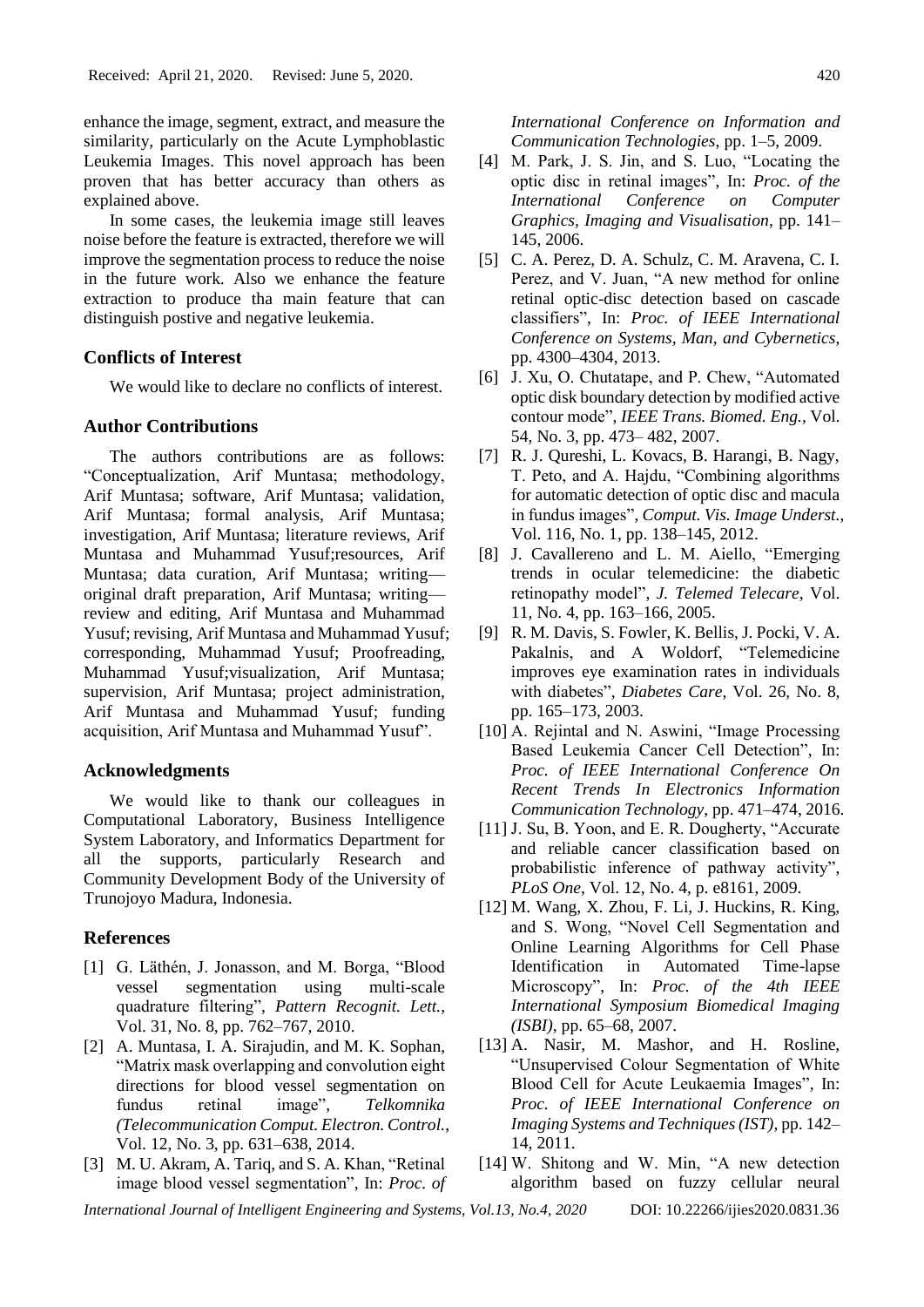networks for white blood cell detection", *IEEE Trans. Inf. Technol. Biomed.*, Vol. 10, No. 1, pp. 5–10, 2006.

- [15] G. Ongun, U. Halici, K. Leblebicioglu, V. Atalay, M. Beksac, and S. Beksac, "Feature extraction and classification of blood cells for an automated differential blood count system", In: *Proc. of IEEE International Joint Conference in Neural Networks (IJCNN)*, pp. 2461–2466, 2001.
- [16] B. Swolin, P. Simonsson, S. Backman, I. Löfqvist, I. Bredin, and M. Johnsson, "Differential counting of blood leukocytes using automated microscopy and a decision support system based on artificial neural networks – evaluation of DiffMasterTM Octavia", *Int. J. Lab. Hematol.*, Vol. 25, No. 3, pp. 139–147, 2003.
- [17] S. Agaian, M. Madhukar, and A. Chronopoulos, "Automated Screening System for Acute Myelogenous Leukemia Detection in Blood Microscopic Images", *IEEE Syst. J.*, Vol. 8, No. 3, pp. 995–1004, 2014.
- [18] S. Mohapatra, D. Patra, and S. Satpathi, "Automated Cell Nucleus Segmentation and Acute Leukemia Detection in Blood Microscopic Images", In: *Proc. of International Conference on Systems in Medicine and Biology (ICSMB)*, pp. 49–54, 2010.
- [19] F. Scotti, "Robust Segmentation and Measurements Techniques of White Cells in Blood Microscope Images", In: *Proc. of the IEEE Instrumentation and Measurement Technology Conference*, pp. 43–48, 2006.
- [20] L. Yang, P. Meer, and D. J. Foran, "Unsupervised segmentation based on robust estimation and color active contour models", *IEEE Trans. Inf. Technol. Biomed.*, Vol. 9, No. 3, pp. 475 –486, 2005.
- [21] K. S. Kim, P. K. Kim, J. J. Song, and Y. C. Park, "Analyzing Blood Cell Image do Distinguish its abnormalities", In: *Proc. of ACM International Conference on Multimedia*, pp. 395–397, 2002.
- [22] T. Markiewicz, S. Osowski, B. Marianska, and L. Moszczynski, "Automatic Recognition of the Blood Cells of Myelogenous Leukemia using SVM", *IEEE International Joint Conference in Neural Networks (IJCNN)*, pp. 2496–501, 2005.
- [23] V. Piuri and F. Scotti, "Morphological Classification of Blood Leucocytes by Microscope", In: *Proc. of IEEE International Conference on Computational Intelligence for Measurement Systems and Applications*, pp. 103–108, 2004.
- [24] F. Scotti, "Automatic morphological analysis for acute leukemia identification in peripheral blood

microscope images", In: *Proc. of IEEE International Conference on Computational Intelligence for Measurement Systems and Applications*, pp. 96–101, 2005.

- [25] S. Sriram and K. Bommannaraja, "Naïve Bayesian classifier for Acute Lymphocytic Leukemia detection", *ARPN J. Eng. Appl. Sci.*, Vol. 10, No. 16, pp. 6888–6892, 2015.
- [26] L. Putzu and C. Di Ruberto, "White Blood Cells Identification and Classification from Leukemic Blood Image", In: *Proc. of the IWBBIO International Work*, No. January, pp. 18–20, 2013.
- [27] R. Mohammed, O. Nomir, and I. Khalifa, "Segmentation of Acute Lymphoblastic Leukemia Using CY Color Space", *Int. J. Adv. Comput. Sci. Appl.*, Vol. 5, No. 11, pp. 99–101, 2014.
- [28] M. D. Joshi, A. . Karode, and S. Suralkar, "Detection of Acute Leukemia Using White Blood Cells Segmentation Based on Blood Samples", *Int. J. Electron. Commun. Eng. Technol.*, Vol. 4, No. 3, pp. 148–153, 2013.
- [29] R. Bhattacharjee and L. M. Saini, "Detection of Acute Lymphoblastic Leukemia using Watershed Transformation Technique", In: *Proc. of International Conference on Signal Processing, Computing and Control*, pp. 383– 386, 2015.
- [30] S. Mohapatra, S. S. Samanta, D. Patra, and S. Satpathi, "Fuzzy Based Blood Image Segmentation for Automated Leukemia Detection", In: *Proc. of International Conference on Devices and Communications (ICDeCom)*, pp. 1–5, 2011.
- [31] N. Chatap and S. Shibu, "Analysis of blood samples for counting leukemia cells using Support vector machine and nearest neighbour", *IOSR J. Comput. Eng.*, Vol. 16, No. 5, pp. 79– 87, 2014.
- [32] H. Vaghela, H. Modi, M. Pandya, and M. Potdar, "Leukemia Detection using Digital Image Processing Techniques", *Int. J. Appl. Inf. Syst.*, Vol. 10, No. 1, pp. 43–51, 2015.
- [33] M. D. Joshi, A. H. Karode, and S. R. Suralkar, "White Blood Cells Segmentation and Classification to Detect Acute Leukemia", *Int. J. Emerg. Trends Technol. Comput. Sci.*, Vol. 2, No. 3, pp. 147–151, 2013.
- [34] B. K. Das and H. S. Dutta, "Infection level identification for leukemia detection using optimized Support Vector Neural Network", *Imaging Sci. J.*, Vol. 67, No. 8, pp. 417–433, 2019.